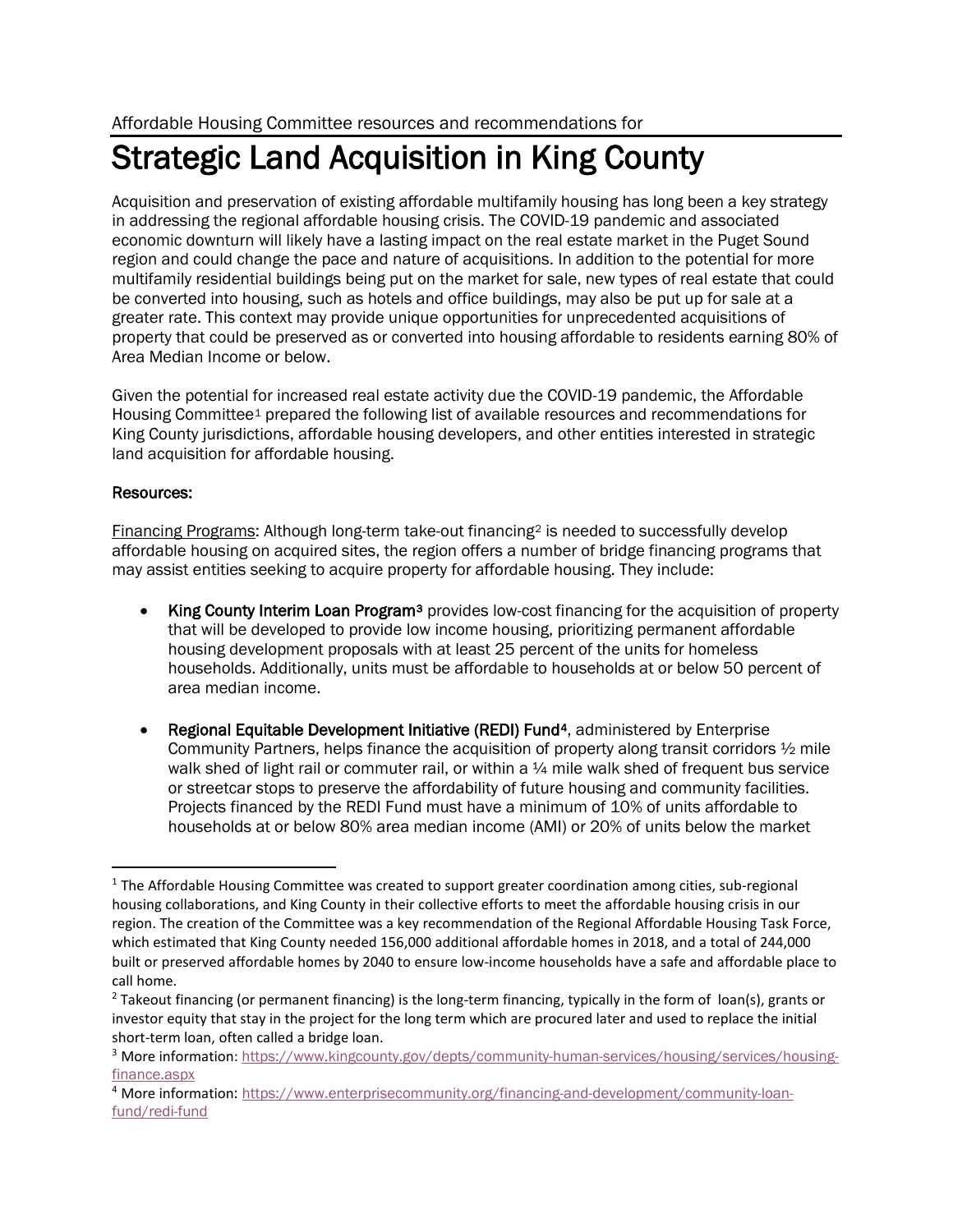rent for a comparable unit in the submarket of the acquired property. A covenant reflecting this requirement will be recorded at the acquisition closing.

- Washington State Housing Finance Commission (WSHFC) Land Acquisition Program (LAP) [5](#page-1-0). The LAP assists eligible nonprofit organizations in Washington to purchase unimproved or improved land suited for either multifamily or single family affordable housing development. LAP is a revolving loan program intended to assist with site acquisition for eventual use as affordable housing.
- Impact Capital Acquisition Loan Product<sup>[6](#page-1-1)</sup>. Impact Capital, a Community Development Finance Institution, provides loans to eligible nonprofit organizations, housing authorities and tribal entities. Acquisition loans may be used for residential, commercial or mixed-use properties that will serve low-and moderate-income populations and/or contribute to an articulated community development strategy, including certain federally-assisted properties and developable land. Impact Capital also has other loan products that may be useful for strategic acquisition.

## Recommendations:

As entities seek to acquire properties, the Committee recommends:

- Advancing preservation efforts and equitable development in partnership with communities of color, immigrant and refugees, and low-income communities most impacted by and at risk of displacement in gentrifying areas.
- Prioritizing acquisition of sites in high opportunity areas throughout the county, including areas in proximity to jobs, transit and key services, when possible.
- Prioritizing construction and preservation of affordable homes for households earning at or below 30% AMI to the greatest extent possible.
- Jurisdictions identify potential sites for acquisition for affordable housing and share the information with entities interested in building or preserving affordable housing.
- For developers and other entities considering an acquisition opportunity, coordinating with local government staff and leadership early and often. Local jurisdictional staff offer a wealth of information on existing plans and policies that may affect the feasibility of potential site development for affordable housing.
- For jurisdictions seeking to advance preservation and acquisition efforts, considering policies and practices that would provide advanced notice regarding potential property sales including establishing relationships with property brokers and/or implementing a *Notice of Intent to Sell* policy. Under the City of Seattle and City of Burien's policies, owners of certain multifamily rental housing buildings who intend to sell their property, must notify the City 60- 90 days prior to listing the building for sale. This policy provides the City with information about the intention to sell residential rental property with at least one unit rented at 80% of

<span id="page-1-0"></span><sup>5</sup> More information:<https://www.wshfc.org/mhcf/lap/index.htm>

<span id="page-1-1"></span><sup>6</sup> More information: [https://www.impactcapital.org/wp-content/uploads/2020/06/Impact-Capital-Loan-Product-](https://www.impactcapital.org/wp-content/uploads/2020/06/Impact-Capital-Loan-Product-Summary.pdf)[Summary.pdf](https://www.impactcapital.org/wp-content/uploads/2020/06/Impact-Capital-Loan-Product-Summary.pdf)